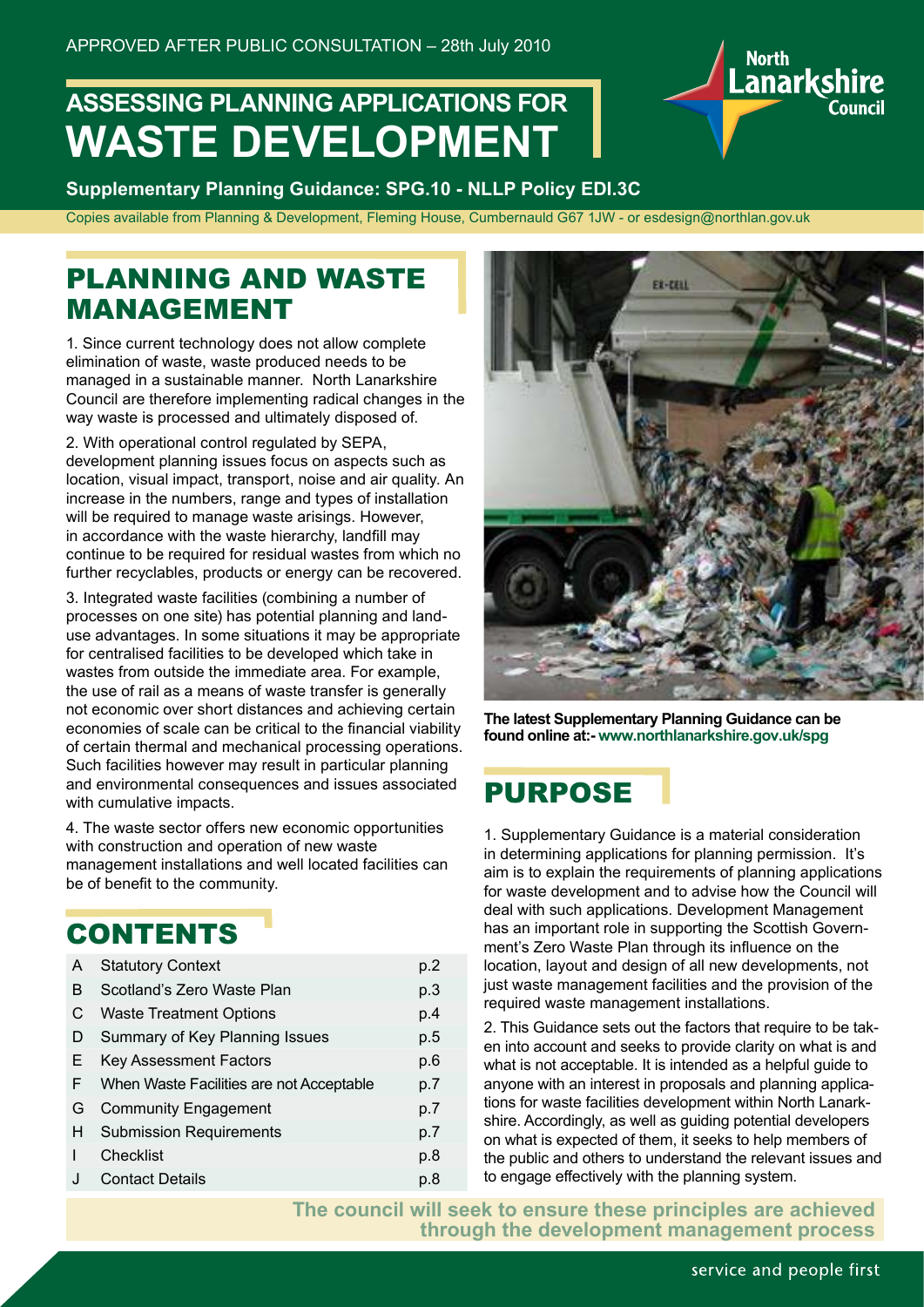# A. STATUTORY CONTEXT

1. The revised EU Waste Framework Directive (WFD) [Directive 2008/98/EC] states that Member States must have a National Waste Management Plan or Plans. In practice, the EC recognises that the WFD can be fulfilled by Scotland's tiered system of planning which includes national waste documents and development plans.

2. The Zero Waste Plan (June 2010) now supercedes some references to waste policy in the National Planning Framework 2 and Scottish Planning Policy. It should therefore be noted that the Zero Waste Plan and the documents listed below constitute Scotland's new National Waste Management Plan for planning purposes. (Annex B 3.5)

- The National Planning Framework
- Scottish Planning Policy
- Planning Advice Note 63 ( Including revised editions)
- SEPA waste data sources: including Waste Data Digests, Waste Infrastructure Maps, and publications e.g.SEPA Thermal Treatment of Waste Guidelines 2009 and their new assessment tool.

SEPA's ROLE: www.sepa.org.uk/waste.aspx

- $\bullet$  To cooperate with planning authorities in the preparation of development plans to fulfil its proposed statutory duty as a key agency.
- To comment on a planning application in SEPA's role as a statutory consultee;
- $\bullet$  To confirm compliance with Scottish Government policies on waste and to advise if the development is capable of being consented; and
- $\bullet$  To advise on the types of information required in the determination of environmental licences for such facilities in relation to energy recovery.

The SEPA website contains definitive information on the geographic location and nature of all existing waste facilities in North Lanarkshire. See www.sepa.org.uk/waste/waste\_infrastructure\_maps.aspx

3. Planning decision-making should, for all new developments, not just waste facilities, recognise the hierarchy's preference for prevention, reduction, reuse, recycling and energy recovery over waste disposal (see Section C).

4. The Scottish Government will consult separately on any new legislation it intends to introduce to give effect to the above noted measures( Annex C to the Zero Waste Plan provides more detail on this). In the interim period, the 25% cap on local authority collected municipal waste sent to energyfrom-waste plants will continue to apply and local authorities should plan accordingly. Interim guidance on the 25% cap can be found at www.scotland.gov.uk/zerowasteplan.



Designing out Waste process Implementing Designing out Waste in construction projects

identify investigate

#### The Strategic Planning Context

5. Area Waste Plans have been superseded by Scotland's Zero Waste Plan (see Section C). Thus the Glasgow and Clyde Valley Area Waste Plan (and National Waste Plan 2003) and the relevant parts of the Glasgow and Clyde Valley Structure Plan (and Third Alteration) are superseded. In due course the Glasgow and Clyde Valley Strategic Plan will provide a more detailed local framework for the Zero Waste Strategy. An objective remains to improve resource efficiency, stimulate investment and maximise the economic opportunities arising from waste.

#### Local Plan Context

6. All development planning 'applications' will require assessment against Policy EDI 3 C (Assessing Economic Development and Infrastructure Proposals – Waste Development ) in the North Lanarkshire Local Plan. This document represents the Supplementary Planning Guidance referred to in policy EDI 3 C.

#### North Lanarkshire Local Plan EDI 1 A - Industrial & Business Areas

The Council will support the continuing industrial and business character of existing indistrial and business areas, where appropriate including existing waste management facilities by considering:

1 Ancilliary development and changes of use in all existing and business areas against criteria

#### EDI 3 C - Waste Development

Applications for waste management facilities will be supported where they:

- are located within:
- i. an existing or previous waste management facility, ii. industrial, business or storage and distribution land (EDI 1A land) or site allocated in the development plan, iii. contaminated or degraded land;
- $\bullet$  deliver additional capacity as required in the Zero Waste Plan Annex B
- **.** comply with EU Waste Framework Directive, The National Waste Plan (Scotland's Zero Waste Plan), Regional Guidance and issues of need and impact.
- $\bullet$  shows consideration of sustainable transportation of waste
- are located close to users of heat and power, in the case of Energy from Waste/Advanced Thermal Treatment facilities

*Additional guidance is contained within Supplementary Planning Guidance SPG.10 Assessing Planning Applications for Waste Development addressing EU, national, and regional guidance and issues of need and impact.*

#### DSP4 - Quality of Development

Development will only be permitted where high standards of site planning and sustainable design are achieved. Where appropriate, proposals will need to demonstrate that:...

**(3) the proposed development takes account of the site appraisal and any evaluation of design options, and achieves a high quality development in terms of:**  (c) addressing energy, resources and waste issues in order to create a sustainable development with a low ecological footprint including: ... reducing waste and resources used through effective storage, collection and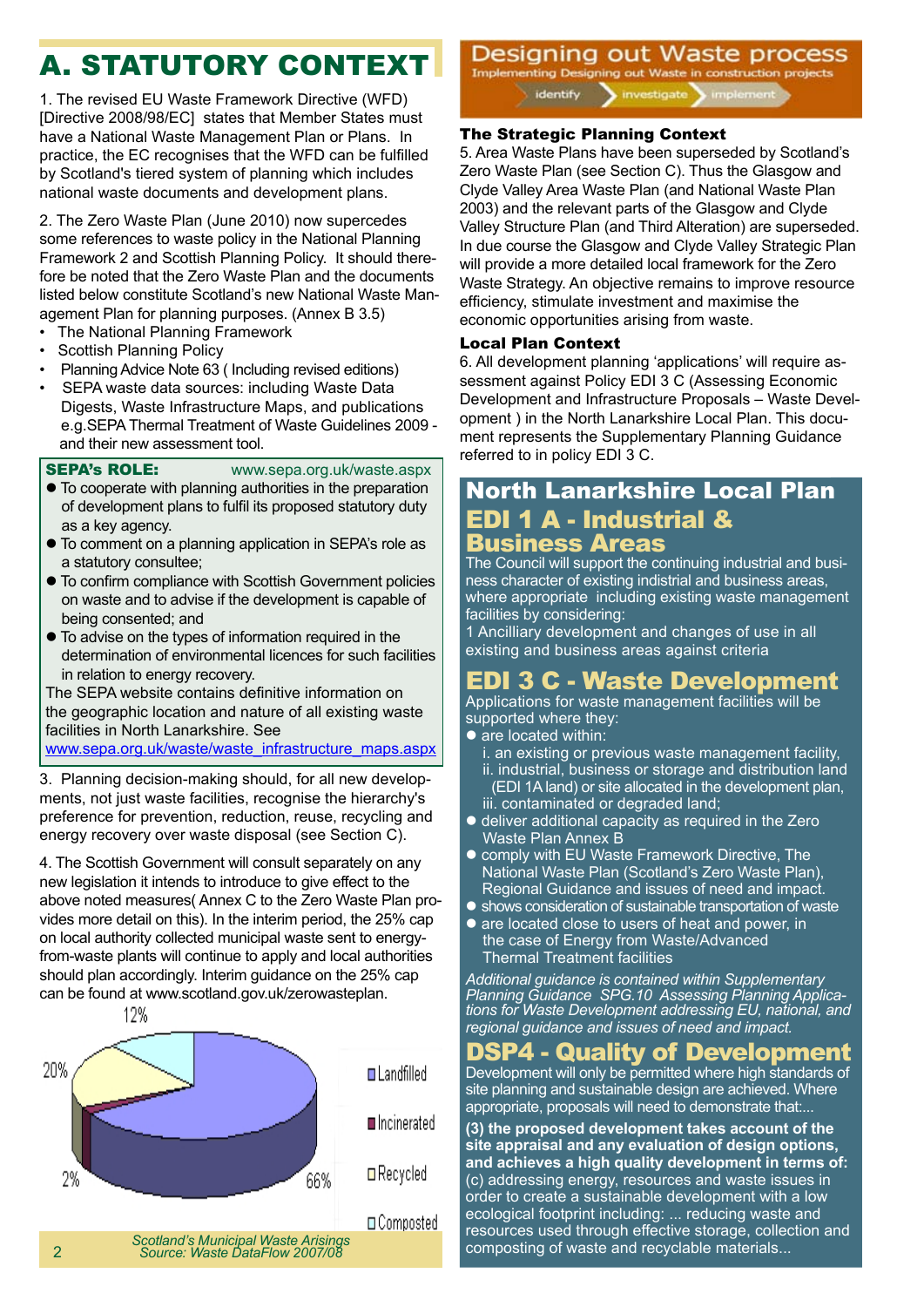### B. SCOTLAND'S ZERO WASTE PLAN

1. The Zero Waste Plan sets out the Scottish Government's vision for a zero waste society and deals with all waste streams not only those managed and collected by local authorities.

2. This vision describes a Scotland where all waste is seen as a resource; waste is minimised; valuable resources are not disposed of in landfills, and most waste is sorted, leaving only limited amounts to be treated. To achieve this, action needs to be taken across the following four areas: resource streams, economic opportunity, resource management sector and education and awareness.

3. The planning system has a crucial role in delivering waste management facilities for all waste to ensure the objectives and targets of the Zero Waste Plan are met. Moving to zero waste means more facilities will be required to collect, sort, reuse, recycle and process waste. There will also be opportunities to harness heat and power generated from waste recovery processes. Meeting those requirements and targets, and domestic targets set by Scottish Government will require action by the planning system to identify sufficient land allocations for more sustainable waste management infrastructure for all wastes - preferably in close proximity to the sources of the waste. Space should be allocated for waste and recycling collection facilities within all new developments.

4. Achieving zero waste will make a positive contribution to Scotland's climate change and renewable energy targets as more waste is prevented, less waste is sent to landfill, and more resources are reused, recycled and recovered. A zero waste society will also support sustainable economic development as new waste facilities mean new investment and job opportunities and as businesses become more resource efficient, costs are reduced and a competitive advantage is gained.

5. In light of the change in approach and emphasis on dealing with all wastes, not just those managed by local authorities, the Zero Waste Plan also requires waste management facilities to:

- l recycle at least 70% of Scotland's total annual waste arisings
- $\bullet$  treat unsorted waste materials prior to incineration or landfill, and
- landfill a maximum of 5% of Scotland's annual waste arisings.

6. Annex B of the Zero Waste Plan states the target for each development plan area to meet the Zero Waste Plan targets in 2025. Table 1 shows shortfall in operational capacity of waste management infrastructure and Table 2 the 10 year rolling landfill capacity. These figures will be annually updated by SEPA - see www.scotland.gov.uk/ zerowasteplan for further details.

7. Annex C of the Zero Waste Plan gives further detail on proposed landfill bans and source segregation and separate collection of specific materials - see www.scotland. gov.uk/zerowasteplan for further details.

#### $\sum$  natural

#### Zero Waste Plan for Scotland

#### **To achieve this vision, Scotland's Zero Waste Plan sets out radical new measures, including:**

- Development of a Waste Prevention Programme for all wastes, ensuring the prevention and reuse of waste is central to all our actions and policies.
- Landfill bans for specific waste types therefore reducing our greenhouse gas emissions and capturing the value from these resources.
- Separate collections of specific waste types, including food, to avoid contaminating other materials, increasing reuse and recycling opportunities and contributing to our renewable energy targets.
- Two new targets that will apply to all waste: 70 percent target recycled, and minimum 5 percent sent to landfill, both by 2025.

• Restrictions on the input of certain wastes to energy from waste facilities and landfills, to ensure greater waste prevention, and encourage reuse and recycling.

- Encouraging local authorities and the resource management sector to establish good practice commitments and work together to create consistent waste management services, benefitting businesses and the public.
- Improved information on different waste sources, types and management highlighting further economic and environmental opportunities.
- Measure the carbon impacts of waste to prioritise the recycling of resources which offer the greatest environmental and climate change outcomes.

*see www.scotland.gov.uk/Topics/Environment/waste-andpollution/Waste-1/wastestrategy*



**Zero Waste Scotland** is the organisation created to support delivery of the Zero Waste Plan. It will serve as a one-stop-shop for businesses and individuals looking for advice or support on how to use resources more efficiently, reduce waste and recycle more. See www.zerowastescotland.org.uk 3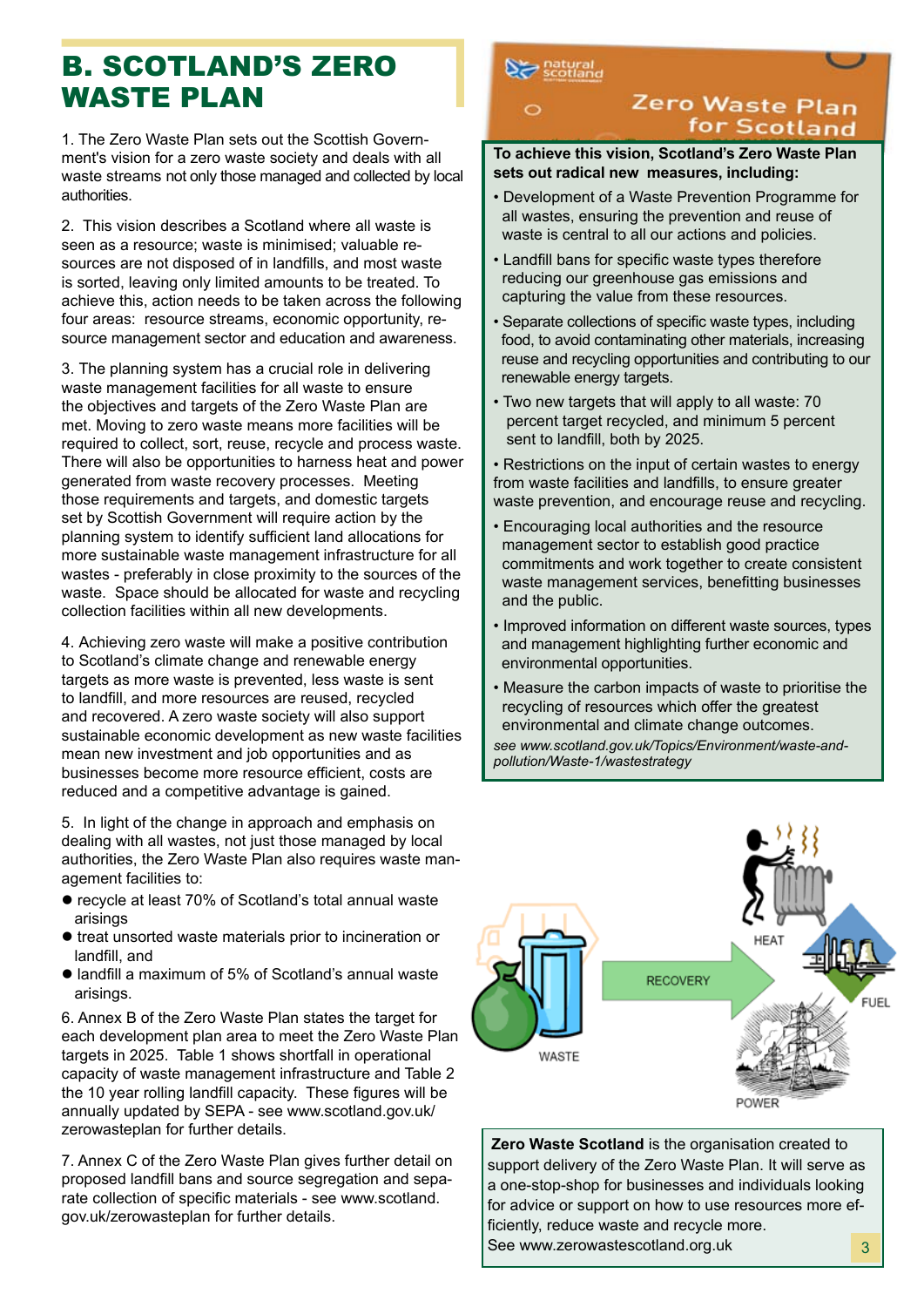# C. WASTE TREATMENT OPTIONS

1. The priority of the Zero Waste Plan is to treat resources as high up the waste hierarchy as possible, by preventing, reusing or recycling resources wherever feasible. Energy from waste has an important role to play but to be truly sustainable it should be only used for resource streams which cannot practicably offer greater environmental and economic benefits through reuse or recycling. Initial facilities should preferably be located near sources of waste spread across North Lanarkshire (the "proximity principle").

2. Since the current technology does not allow complete elimination of waste, waste produced should be managed in a sustainable manner as follows:

1.REDUCE According to this, the first priority for more sustainable waste management is to reduce the production of waste to the minimum consistent with economic sustainability. Particular priority should be given to minimising the hazardous components of waste, and certain hazardous materials may need to be eliminated entirely from the waste stream.

 $REUSE$  After reduction comes re-use. That is putting objects back into use so that they do not enter the waste stream.

**3.RECOVER** The third level of the waste hierarchy is a broad waste recovery category, which incorporates materials recycling, composting and recovery of energy from waste. The choice between these should be based on the Best Practicable Environmental Option for a particular waste stream. It is also suggested that an integrated approach, which incorporates all these options, will usually be the preferred practice. Centralised facilities will usually require EIA and when smaller scale facilities do not always trigger this requirement.

### 4.DISPOSAL Waste disposal comes at

the bottom of the waste hierarchy, as the least attractive waste management option. However, waste disposal has to be done at high standards to make it as sustainable as possible. Until recently waste management practices have been heavily weighted towards the bottom of the waste hierarchy, particularly towards disposal. Clearly this is not sustainable and is contrary to the Scottish Government's Zero Waste Plan.

3. The methods listed in this hierarchy are not exhaustive; additional waste treatment options are possible, however these broad categories form the basis of mainstream waste treatment options.



*Hierarchy Showing Optimum Treatment of Waste*

4. The diagram above describes the most favourable to the least favourable treatment options for waste. Prevention, minimisation and reuse do not require waste processing facilities and are therefore the most favourable, however not suitable for all types of waste.



*The Isle of Man government's new award winning Energy-from-Waste (EfW) facility (above right and below) - not trying to hide, but creating a landmark with a sail shaped stack and curved main structure to fit in with the surrounding hills. Includes 16 day storage capacity; reuse of rainwater; and on-line emission monitoring data.*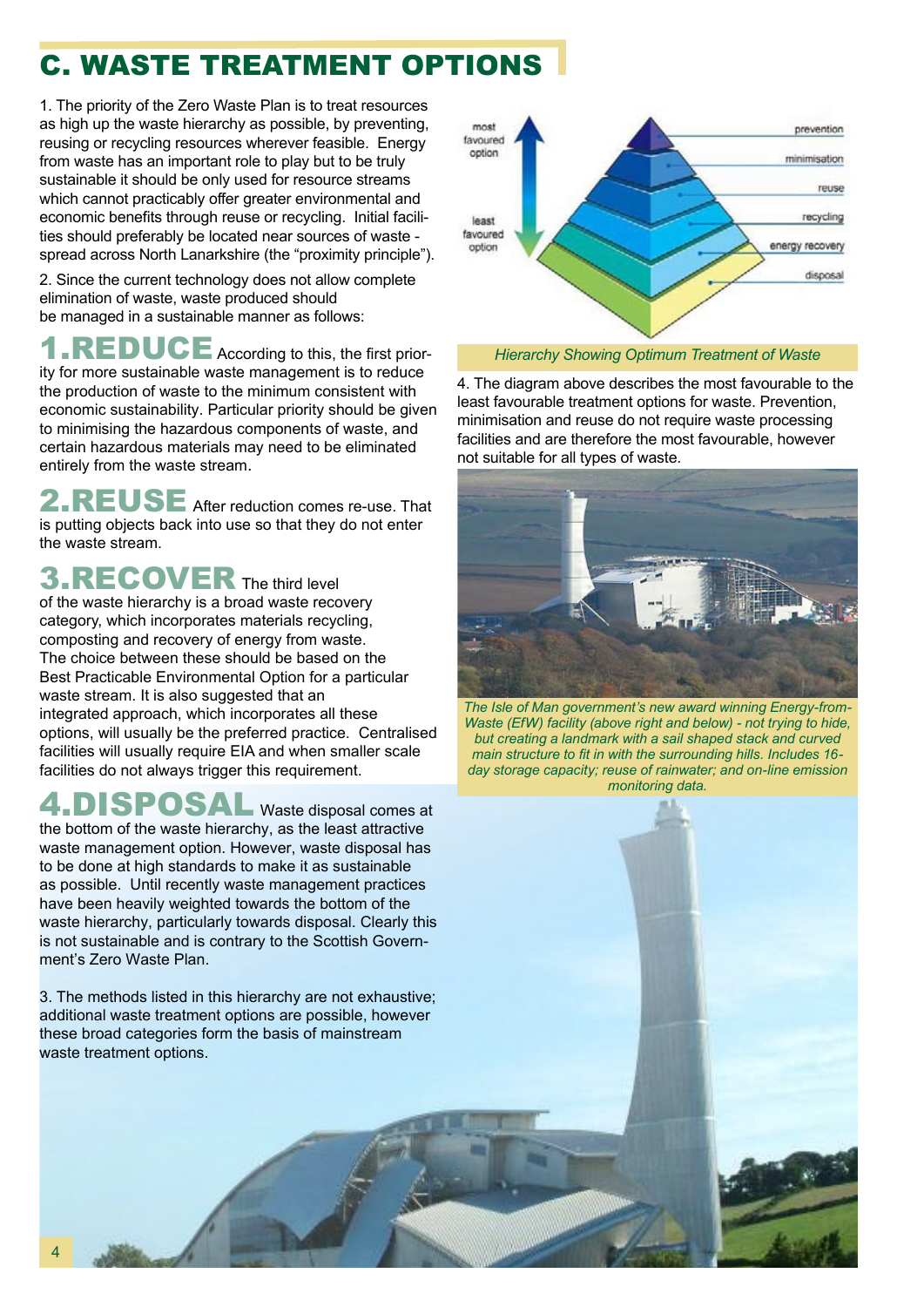# D. LOCATIONAL CRITERIA

1. The locational criteria described below (detailing siting and design issues for each type of waste processing facility) will be considered by the Council when identifying and assessing sites for waste management facilities. This should ensure they support waste infrastructure investment and are in the most appropriate locations i.e. with the least adverse impacts on the local population and the environment. Consideration should always be given to visual impact and sustainable transport options (SEPA).

2. Existing and proposed waste management facilities, for the treatment and disposal of municipal waste and existing non municipal waste, including waste transfer stations and civic amenity sites, as shown on the proposals map, shall be safeguarded for waste management use, and any development on or adjacent to these sites which would adversely affect the operation of the use concerned will not be considered favourably. (para11 of sepa objection)

3. Further guidance is in the Zero Waste Plan and PAN.63 on potential sites, links to transport infrastructure, impact on environment, heat and power use and construction and demolition waste. Existing waste facilities can be viewed at www.sepa.org.uk/waste/waste\_infrastructure\_maps.aspx

4. In line with PAN 63 (and ZWP Annex.B) potential locations for waste management activities may include:

- $\bullet$  Industrial, employment, business, distribution or storage areas
- l Degraded, contaminated or derelict land particularly if there is an opportunity to remediate or enhance damaged sites, or to bring derelict or degraded land back into productive uses;
- Sites that have the potential for the re-use of waste heat through co-location with potential major heat users.
- $\bullet$  Working and worked out quarries
- Existing landfill sites where, for example, Energy from Waste, material co-location or composting facilities may be conveniently located.
- Existing/redundant sites or buildings that can be easily adapted
- Existing waste management sites, or sites that were previously occupied by waste management facilities
- Other suitable sites with good accessibility to railways, waterways or the trunk and principal road network junctions. Where appropriate, sufficient land should be identified to en-

able existing waste handling installations to expand without being constrained by adjoining land uses. (Annex B 5.7)

5. Siting of new waste managment facilities should conform with the Glasgow and Clyde Valley Structure Plan / SDP.

| <b>D.5 Summary of Key Planning Issues</b>     |                                                                                                                                                                                                                                                                                           |                                                            |                                                                              |  |  |
|-----------------------------------------------|-------------------------------------------------------------------------------------------------------------------------------------------------------------------------------------------------------------------------------------------------------------------------------------------|------------------------------------------------------------|------------------------------------------------------------------------------|--|--|
| <b>FACILITY</b>                               | <b>SITING AND DESIGN ISSUES</b>                                                                                                                                                                                                                                                           | <b>NEED EIA?</b>                                           | <b>KEY ISSUES</b>                                                            |  |  |
| 1. Composting                                 | Window operations best suited to existing landfill sites and non<br>sensitive rural sites, in-vessel facilities can be sited in a variety of<br>rural or industrial locations.                                                                                                            | Centralised<br>-Usually<br><b>Small Scale</b><br><b>No</b> | Odour, Water<br>Resources, Noise<br>(windrow), Visual<br>(in-vessel) Traffic |  |  |
| 2. Anaerobic<br>Digestion                     | Small scale community based schemes can be located on a wide<br>range of sites. Larger centralised facilities will be limited to sites<br>suitable for large built development with appropriate road infrastructure.                                                                      | Centralised<br>-Usually<br>Small Scale<br>No               | Odour, Visual<br>(centralised).<br>Noise. Traffic                            |  |  |
| 3. Processing<br>of Recyclables               | Siting issues linked to scale and throughput. Usually compatible<br>with general industrial and storage/distribution use areas. Noise<br>sensitive locations should be avoided.                                                                                                           | <b>Sometimes</b>                                           | Noise, Traffic,<br>Litter, Visual                                            |  |  |
| 4. Mixed Waste<br>Processing                  | Issues as above plus residential amenity issues likely to be more<br>acute due to biodegradable components in waste.                                                                                                                                                                      | Sometimes                                                  | Litter, Odour,<br>Noisé, Traffic,<br>Visual                                  |  |  |
| 5. Pyrolysis/<br>Gasification                 | Siting criteria linked to scale of proposals. Potentially suitable for a<br>range of sites and settings – preference should be given to areas al-<br>located for business use or traditional industrial/commercial areas.                                                                 | <b>Usually</b>                                             | Air quality, Noise,<br>Traffic. Visual                                       |  |  |
| 6. Small Scale<br>Thermal<br>Treatment        | A range of urban or urban fringe sites may be suitable. Prefer-<br>ences should be given to co-location with mixed waste processing<br>operations. Should be sited close to users of heat and power and<br>provide sufficient space for pipe work to export heat from the site.           | Usually                                                    | Air quality, Noise,<br>Traffic, Visual                                       |  |  |
| 7. Large Scale<br>Thermal<br><b>Treatment</b> | Generally not compatible with residential areas. Existing waste<br>sites and major industrial areas should be preferred. Energy from<br>waste plants should be located in close proximity to energy grids or<br>major users of the heat and power.                                        | Yes                                                        | Air Quality, Off-site<br>ecology, Noise,<br>Traffic, Visual                  |  |  |
| 8. Landfill                                   | Preference should be given to quarry voids and brownfield land<br>before landraising on greenfield sites. Sites should be identified to<br>meet long term needs assuming declining input rates.                                                                                           | Yes                                                        | Traffic. Water<br>Resources,<br>Noise, Ecology,<br>Visual                    |  |  |
| 9. Landfill Gas<br>Plant                      | As sites are often rural, imaginative screening and design of units<br>should be a priority. As plant will outlive landfill integration with<br>overall landfill restoration required. Consider juxtaposition with<br>existing landfill infrastructure and imaginative screening options. | <b>No</b>                                                  | Noise, Visual                                                                |  |  |
| 10. Leachate<br><b>Treatment Plant</b>        | Issues as above                                                                                                                                                                                                                                                                           | No                                                         | Visual, Water<br>Resources                                                   |  |  |
| 11. Small Scale<br><b>Facilities</b>          | Sites should be accessible to the public and use good signage.<br>Traffic queuing issues at peak times is a major design issue.                                                                                                                                                           | <b>CA Sites</b><br>Sometimes<br>Bottle Banks<br>No         | Traffic, Visual,<br>Litter                                                   |  |  |
| 12. Waste<br><b>Transfer Site</b>             | Siting subject to scale. Proximity to road/rail infrastructure critical.<br>Preference should be given to co-location with other waste facili-<br>ties to minimise net transport distances.                                                                                               | Sometimes                                                  | Noise, Traffic,<br>Visual,<br>5<br>Odour, Litter                             |  |  |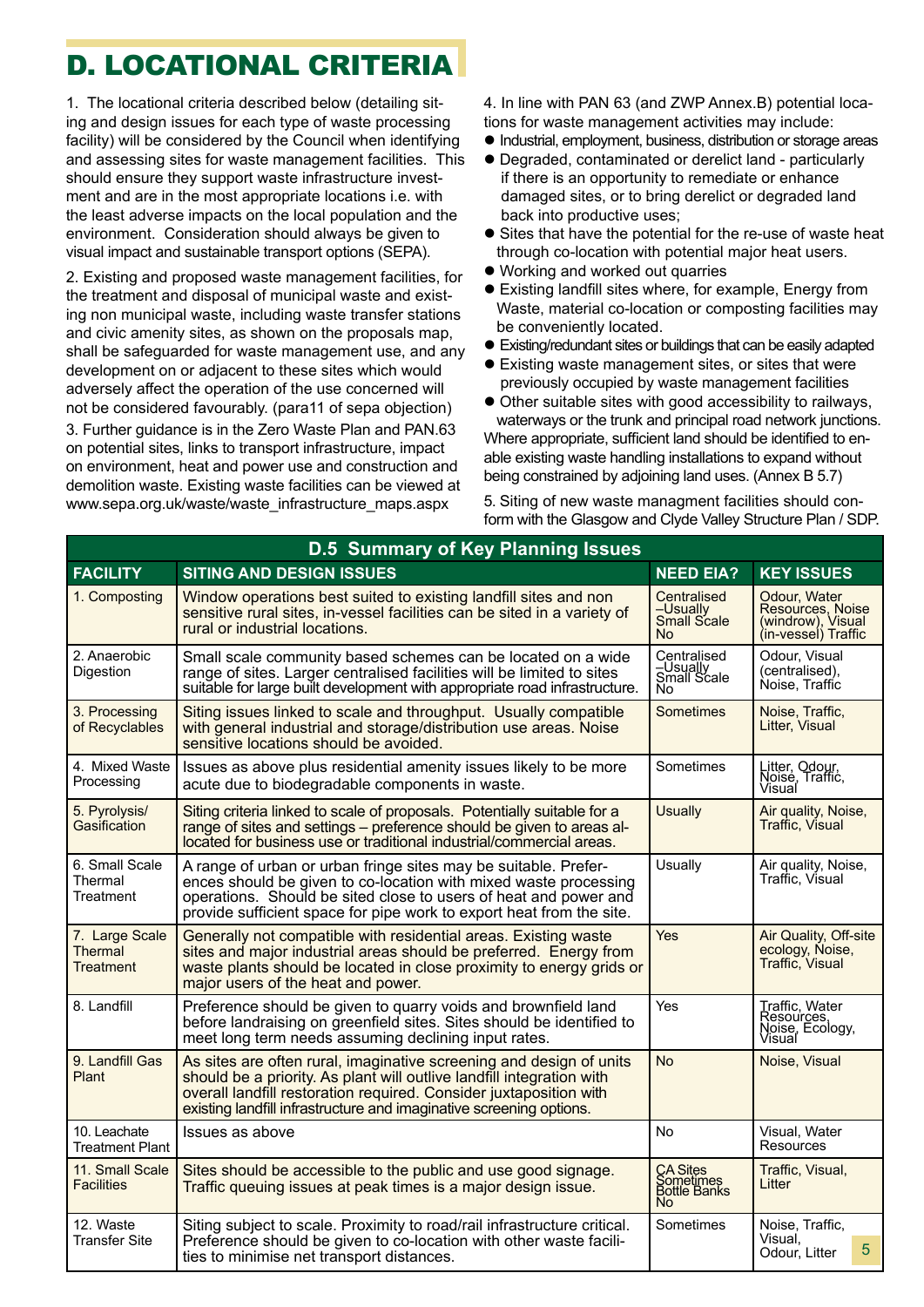# E. KEY ASSESSMENT FACTORS

1. In the assessment of any planning application for waste facilities the Council will take into account the development plan and other material considerations arising from the SPP, the Zero Waste Plan (ZWP), the Area Waste Plan, and any "need and capacity" established through the Glasgow and Clyde Valley Strategic Development Plan. This is at an early stage - and this SPG recognises the need to be updated as this develops. Action 15 of the Zero Waste Plan seeks to ensure the land use planning system supports the Zero Waste Plan through the SPP (paras 212-224), PAN.63, and the provision of local waste infrastructure mapping and data.

2. The footprint, layout, appearance, design and operational features of a waste management installation vary according to technology. Environmental impacts need to address the issues in the SPP, PAN 63, and Planning for Waste Management Facilities. The consequent land-use factors most common to waste management facilities are either operational impact or those associated with transport. However, depending on how the installation impacts on noise, water resources, visual intrusion and the natural or historic environment will also have to be assessed. Land stability is a further factor in considering landfill. See also SPG.22 on EIA.

3. The Council must always look at the effects that the development would have on environment and communities. In this respect, the environmental and social factors will be considered in every case and it is these factors on which this guidance, concentrates. Any development proposal should assess the potential impact on European and nationally protected nature conservation and protected species sites (see also SPG.20 on Biodiversity).

4. There are many factors that the Council will take into account when presented with a proposal for a waste development. Every factor is relevant and important and its influence will be unique in every separate case, depending on the extent to which it comes into play and the extent to which it complements or conflicts with other factors.

5. The adjacent table (E.7) sets out the main factors that that the Council expects to be relevant in most cases. These are not exhaustive and others that are considered material in any particular case will also form part of a balanced judgement by NLC. Applicants will need to submit sufficient information to assess and address these issues (see section H).

6. As an essential part of this guidance, it must be made clear that the consideration of and the final decision on any planning application proposal will always reflect a judgement by the Council, taking into account the balance of all factors in terms of their importance and extent in every case.

#### E.7 MAIN FACTORS TO CONSIDER

**A.** That the facility can demonstrate that it will contribute towards delivery of the additional waste management capacity required for the waste stream in question for the area, as shown within Zero Waste Plan Annex B table 1.

**B.** Its **location in relation to the main sources of waste**. Waste should be dealt with as close as possible to where it is produced. It is preferable to locate new waste facilities within existing or previous waste management facilties, on industrial or brownfield land or on contaminated or degraded land.

**C.** The potential **impact of the proposal on local communities** and other sensitive land uses.

**D.** The development will have **no significant adverse impact on any historical environment** including Conservation Areas, Listed Buildings or their settings, Scheduled Ancient Monuments, historic gardens and designed landscapes, other sites of archaeological or historic interest, such as the Antonine Wall, where these are material considerations.

**E.** The development will have **no significant adverse impact on any natural heritage feature** including Green Belt, agricultural land, landscape, the natural and water environment, habitat sites and species including sites subject to statutory protection.

**F.** The development will have **no significant adverse impact in terms of local environmental effects** including noise, dust, vibration, odour, attraction of vermin or birds, litter, potential for pollution of surface water or ground contamination.

**G. The design of the site including any buildings**, floodlighting, nets for waste and pest control, visual impact and access, landscaping and screening.

**H. Hours of operation** and length of proposed operation.

**I. Off-site impact** of any odours, discharges of gas, effluent or leachate, and adequacy of any buffer zone.

**J. The need to consider and balance the potential benefits of co-location of facilities against a cumulative concentration of sites in a locality** which could have a detrimental impact by virtue of their cumulative impact.

**K. Accessibility and mode of transport used**, including the potential use of alternative modes of transport other than by road, site access, traffic volumes and the effects on the network and road safety.

**L.** Where appropriate, the suitability of arrangements for the **after use and restoration** of the site.

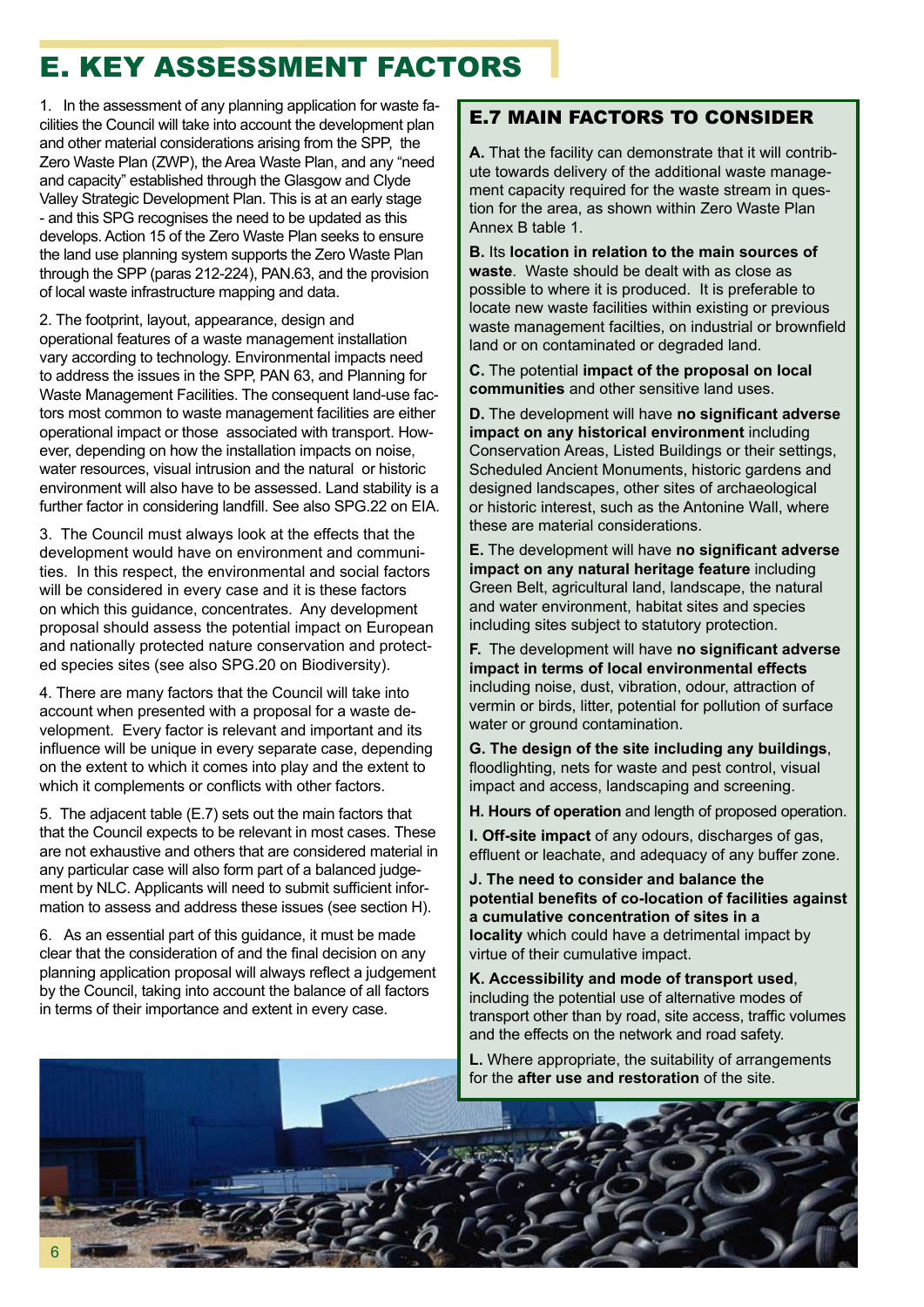### F. WHEN WASTE FACILITIES ARE NOT ACCEPTABLE

1. Whilst the assessment of planning applications will involve the balancing of all material factors, including those mentioned in this Guidance, there are certain circumstances in which the Council will not support waste facilities development. Should these circumstances apply, the proposals will be regarded by the Council as contrary to the Local Plan, without prejudice to the consideration of all other issues.

2. The Council will not support proposals in any of the following circumstances:

**A.** If it does not comply with the terms of the Development Plan, Waste Hierarchy, The Zero Waste Strategy, or the Council's revised Waste Strategy

**B**. Proposals which fail to provide the information specified by the Council's "submission requirements" within this Guidance (see below)

**C**. Proposals that include transportation of Waste through communities when there is a clear and viable alternative to use routes that avoid such communities.

**D**. Proposals that fail to maximise rail haulage opportunities when there is reasonable opportunity to do so.

**E**. Proposals that lie within Sites of Special Scientific Interest and Special Areas of Conservation, SPA's (especially Slamannan Plateau), or due to their proximitiy would adversely affect these sites. See SPG. 20 Biodiversity for further details.

**F**. Proposals that adversely affect the character of listed buildings and proposals that adversely affect the integrity of Scheduled Ancient Monuments or other nationally important features such as gardens and designed landscapes, the Antonine Wall World Heritage Site, or are on the Inventory of Battlefields.

G. Proposals for landfill or landraise: unless it can be demonstrated that no alternative solution is available for Zero Waste Plan objectives or additional capacity is required to maintain a 10 year rolling capacity for landfill as required by Zero Waste Plan Annex B table 2 and the SEPA landfill capacity reports.

#### G. COMMUNITY ENGAGEMENT

1. The Council will expect larger applications to include a Community Engagement Statement (it is required for major applications - see SPG 16) setting out how local people have been informed and involved.

2. This should comply with the Council's separate Community Engagement Guidance SPG 16 - ensuring that the process has been open, transparent and sought to inform people and seek their views. It should summarise accurately the views expressed and, where appropriate, indicate how these views have been taken into account or the scheme amended in the light of comments made.

3. The Council will expect to see that a genuine dialogue has taken place. SPG 16 sets out a range of methods by which this could take place.

# H. SUBMISSION REQUIREMENTS

1. All applications for waste developments shall include as a minimum requirement all the following information (unless otherwise agreed in writing by the Council that certain items of information are not required in the case of particular proposals).

i. Environmental Statement submitted in accordance with The Environmental Impact Assessment (Scotland) Regulations 2011 (see SPG.22), and any associated changes. This statement is very likely to be an essential requirement of a planning application for most waste development- refer to Section D of this guidance which indicates the categories of waste developments that require an EIA. This should also assess the Nature Conservation Impact - see SPG.20 on Biodiversity and SEPA guidance. The first stage should be scoping to focus the Environmental Statement on the key issues.

ii. Supporting Statement that describes the proposals and explains the relationship of the proposals to national, regional and local planning policy, and explains how each factor covered in the checklist of this Guidance has been addressed. Cross referencing, as appropriate, to the Environmental Statement or other submissions may be acceptable.

**iii. Transport Assessment** in accordance with the requirements of the SPP and Planning for Transport and PAN 75, Planning for Transport.

iv. Restoration Proposals (as appropriate) including details of all proposed after use(s) of the restored application site ; details of how the application site will be restored to integrate with and relate to the surrounding landscape; the method of restoration working; the timing of restoration and details of all after care following restoration. Significant environmental issues should be considered, including risks to the water environment associated with restoration and after use.

#### v. Financial Bond & Legal Agreement

(as appropriate) A confirmed commitment by the applicant to the provision of financial bond(s) and legal agreement(s) that cover the provision of site monitoring during development works, and that cover site restoration and aftercare in the event that either or both of these are not completed, as intended, through the implementation of the application proposals.

vi. Community Engagement Statement setting out how the local community has been involved, what there views are, and how these views have been taken on board or mitigated.

#### vi. Site Waste Management Plan (SWMP)

Developers should submit a Site Waste Management Plan (SWMP) as part of planning applications for all development types, not limited to but including waste management facilities. SMWPs provide construction businesses, their clients and designers with cost saving opportunities and a structured approach to waste management on site. More detailed guidance is provided in PAN 63.